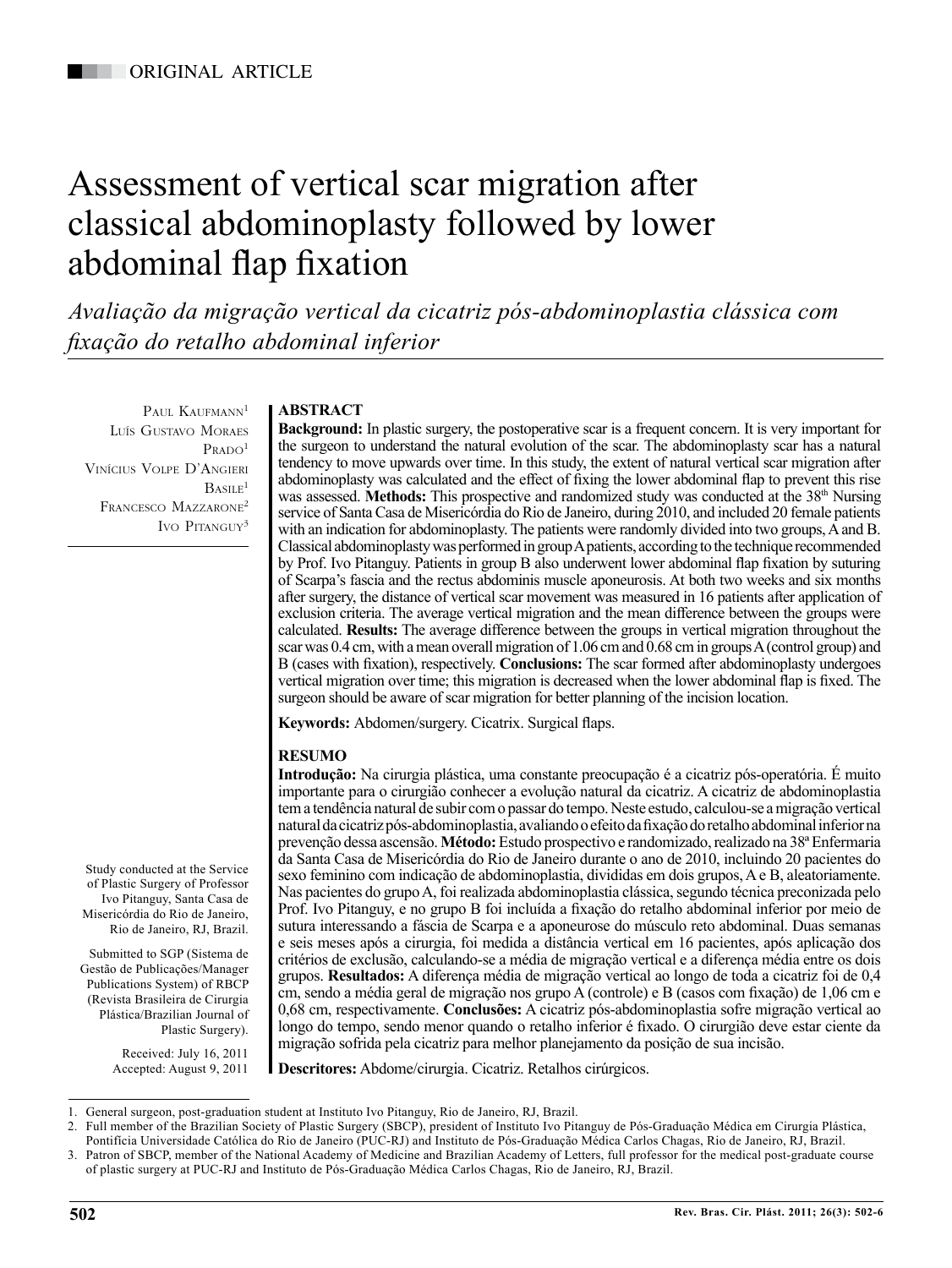# **INTRODUCTION**

Abdominoplasty surgery was first described in Voloir's thesis in 1890. At the beginning of the last century, other surgeons, such as Passot, Biesenberger, Thorek, and Fournier, published their versions of the abdominoplasty technique<sup>1</sup>. The procedure has since been refined over the past 50 years, as can be evidenced in the publications of Gonzalez-Ulloa, Pitanguy, Sinder, Baroudi, and Lockwood, amongst others<sup>1,2</sup>.

Regardless of the technique used, it is necessary to prioritize a good functional and aesthetic result. In this context, an almost imperceptible scar is the aim of every surgeon and patient alike. A scar considered excellent is small, thin, flat, and hidden in a skinfold.

In abdominoplasties performed in the 38th Nursing service of Santa Casa de Misericórdia do Rio de Janeiro (Rio de Janeiro, RJ), vertical migration of the scar has been noticed. The ability to predict the extent of scar migration would enable the surgeon to carry out better planning of the incision. Moreover, it is important to establish whether any suturing technique can fix the scar in its original position and prevent its vertical migration. An extensive review of the medical literature yielded no reference on this topic.

#### **METHODS**

A prospective and randomized study including 20 patients who underwent abdominoplasty was conducted at the 38<sup>th</sup> Nursing service of Santa Casa de Misericórdia do Rio de Janeiro between March and May 2010.

The inclusion criteria established for the study were clinical indication for abdominoplasty and female gender. The exclusion criteria were history of bariatric surgery, presence of connective tissue diseases, body mass index (BMI) of >30, flap suffering, hematoma requiring drainage, postoperative seroma, hypertrophic scarring, and/or keloids.

The patients were randomly divided into two groups: A and B. In group A, classical abdominoplasty was performed according to the technique described by Professor Ivo Pitanguy<sup>3</sup>. The procedure in group B also included lower flap fixation, as explained below.

Professor Pitanguy's technique began with the patient in a prone position, with the arms positioned at 40 degrees in abduction. After asepsis, the midline was marked by a wire placed at the xiphoid appendix and another placed close to the pubis. The incision started in the midline and advanced parallel to the line of the pubic hair, rose following the inguinal crease, and ended at an imaginary line that passed through the anterior superior iliac spine. The incision was made up to the rectus abdominis muscle aponeurosis, and detachment was continued up to the umbilicus. The flap was then split in the midline. A circumferential incision was made around the umbilicus, leaving its pedicle attached to deep structures. Detachment was carried out in a tunnel, using the costal arch as a lateral limit up to the xiphoid process, and posterior plication of the rectus abdominis muscles was carried out with 2.0 nylon.

The back of the patient was elevated to 15 degrees and the upper flap temporarily sutured to the lower flap in the midline. By employing Professor Pitanguy's marker, flap excess was reassessed and resected, and then a vacuum tube was positioned. The umbilicus position was determined in the upper flap; subsequently, a hole was incised in this position, and the fat inside it was resected. Finally, the umbilical scar was sutured, and surgical wound synthesis was performed in three planes.

In Group B, lower flap fixation was performed by placing seven stitches, the first one in the midline and the others divided bilaterally, every 4 cm. Simple stitches were made using 2.0 nylon to suture the rectus abdominis fascia muscle aponeurosis and Scarpa's fascia in the midline and the external oblique muscle aponeurosis on the sides (Figure 1).

Scar assessment was carried out at both two weeks and six months after operation. On these occasions, three measurements were obtained: distance from the xiphoid process to the scar, distance from the pubis to the scar, and distance from the xiphoid process to the pubis.

The anterior portion of the patients was photographed in supine position, from the chest to the pubis and with the hip leaning against a wall, in order to avoid bias. The heights of the iliac crests were also verified, so that the patient was in



*Figure 1 – Fixation stitches of the lower abdominal flap.*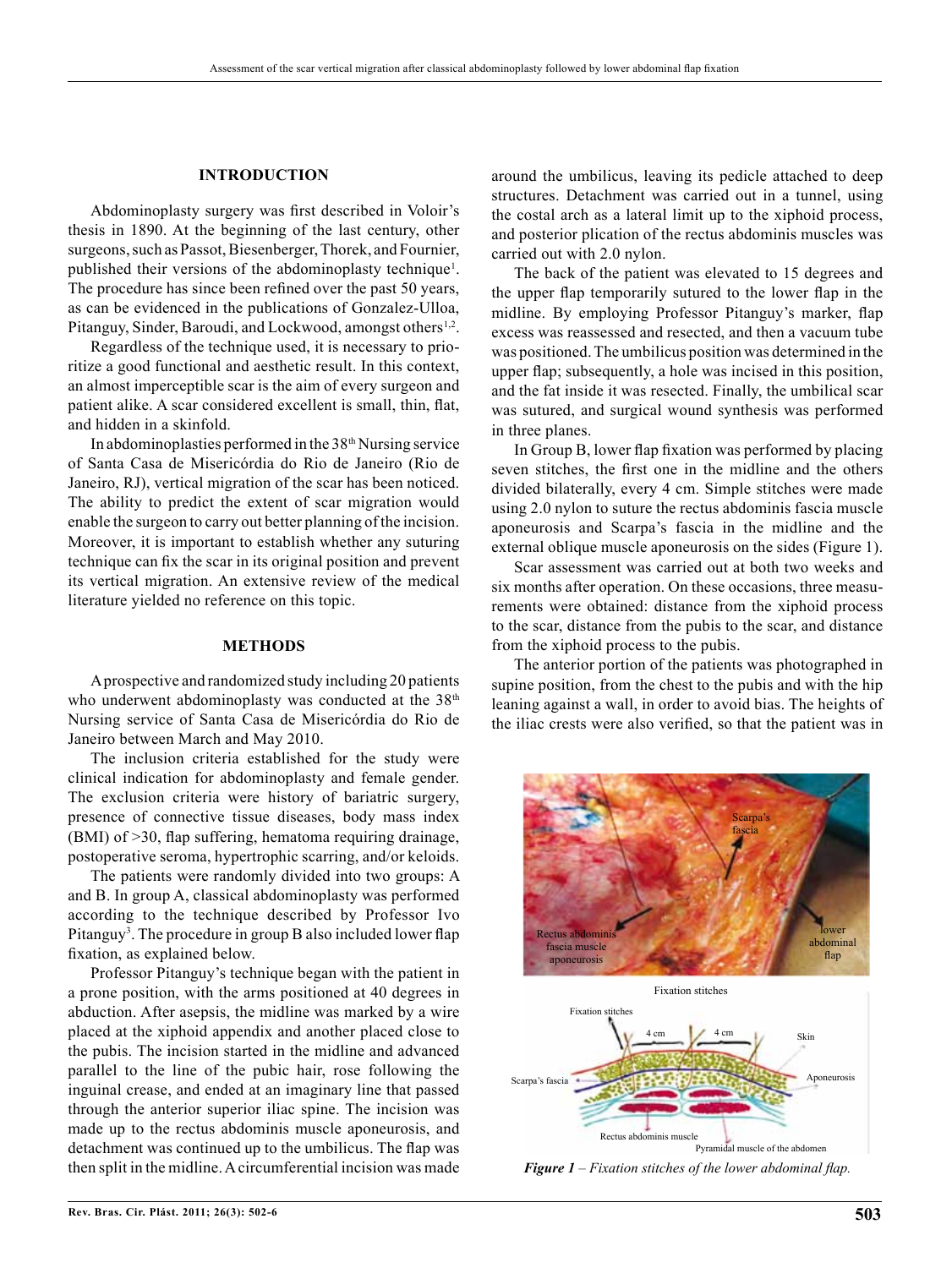the same position on both visits. Fixed points of reference (xiphoid process and pubis) were marked with a pen on the skin of the patient and verified in the photographs. Markings and scales were required for accurate measurements of vertical distances.

Digital photography software was used to obtain seven vertical measurements. In each photograph, a horizontal line was drawn through the pubis. At every 4 cm from the midline, the vertical distance from the horizontal line to the scar was measured. Measurements were obtained with two reference scales, one placed beside the patient and another on the digital software (Figure 2).

At each point, vertical migration of the scar was measured by subtracting the vertical distance measured at six months from the vertical distance measured two weeks postoperatively. After measurements were obtained in both groups, the average vertical migration in the control and flap fixation groups was subtracted to obtain the difference in average vertical migration between the groups.

### **RESULTS**

Four patients were excluded from the study (two patients in each group); three patients were excluded due to seroma and one due to partial necrosis in the flap.

In group A, patient age ranged from 30 to 60 years (average, 45.4 years). The height of these patients ranged from 1.55 m to 1.70 m (average, 1.62 m). The average weight was 65.7 kg, ranging from 58.4 kg to 76.9 kg. The average BMI was 25 kg/m², with a minimum of 23.3 kg/m² and a maximum of 26.6 kg/m².

In group B, the average age was 45 years, ranging from 26 to 59 years. The average height was 1.60 m, ranging from 1.54 m to 1.67 m. The weight ranged from 55 kg to 75 kg and was 61.1 kg on average. The average BMI was 24 kg/  $m<sup>2</sup>$ , ranging from 21.8 kg/m<sup>2</sup> to 27.2 kg/m<sup>2</sup>.

Demographic differences were not statistically significant  $(P < 0.05)$ .

#### **Assessment of Vertical Scar Migration**

The vertical distances measured two weeks and six months after surgery are included in the tables and figures.

In group A, the average vertical migration in line with the pubis was 0.67 cm, while measurements at 4 cm, 8 cm, and 12 cm to the right and left of the pubis were 0.97 cm, 1.10 cm, and 1.14 cm and 0.9 cm, 1.06 cm, and 1.62 cm, respectively. The overall average vertical migration in group A was 1.06  $\pm$  0.63 cm (Figure 3).

In group B, the average vertical migration in line with the pubis was 0.26 cm, and other measurements at the right and left of the pubis were 0.35 cm, 0.77 cm, and 0.96 cm and 0.33 cm, 0.86 cm, and 1.26 cm, respectively. The overall average vertical migration in group B was  $0.68 \pm 0.47$  cm (Figure 4).

The average difference between the groups in vertical migration was 0.41 cm in line with the pubis, while differences in the other measurements (4 cm, 8 cm, and 12 cm) to the right and left of the pubis were 0.62 cm, 0.33 cm, and 0.18 cm and 0.57 cm, 0.23 cm, and 0.36 cm, respectively. The average difference between the groups in vertical migration throughout the scar was  $0.4 \pm 0.38$  cm (Figure 5).

# **DISCUSSION**

Several variables must be considered in order to obtain a desirable scar. First, the scar location directly depends on the positioning of the incisions. Incision positioning has changed over the years, following cultural changes and women's clothing trends to accommodate the resulting scar and prevent its exposure<sup>4-7</sup>. For instance, in 1995, Professor Pitanguy<sup>8</sup> changed the lateral incision from a downward to an upward arch.

The second variable to be considered is incision length. The incision is directly related to sagging and skin excess, which will guide the surgeon in determining the optimal incision length.



*Figure 2 – Marks made in the photographs for later measurement. Figure 3 – Average vertical migration in the pubis in group A.*

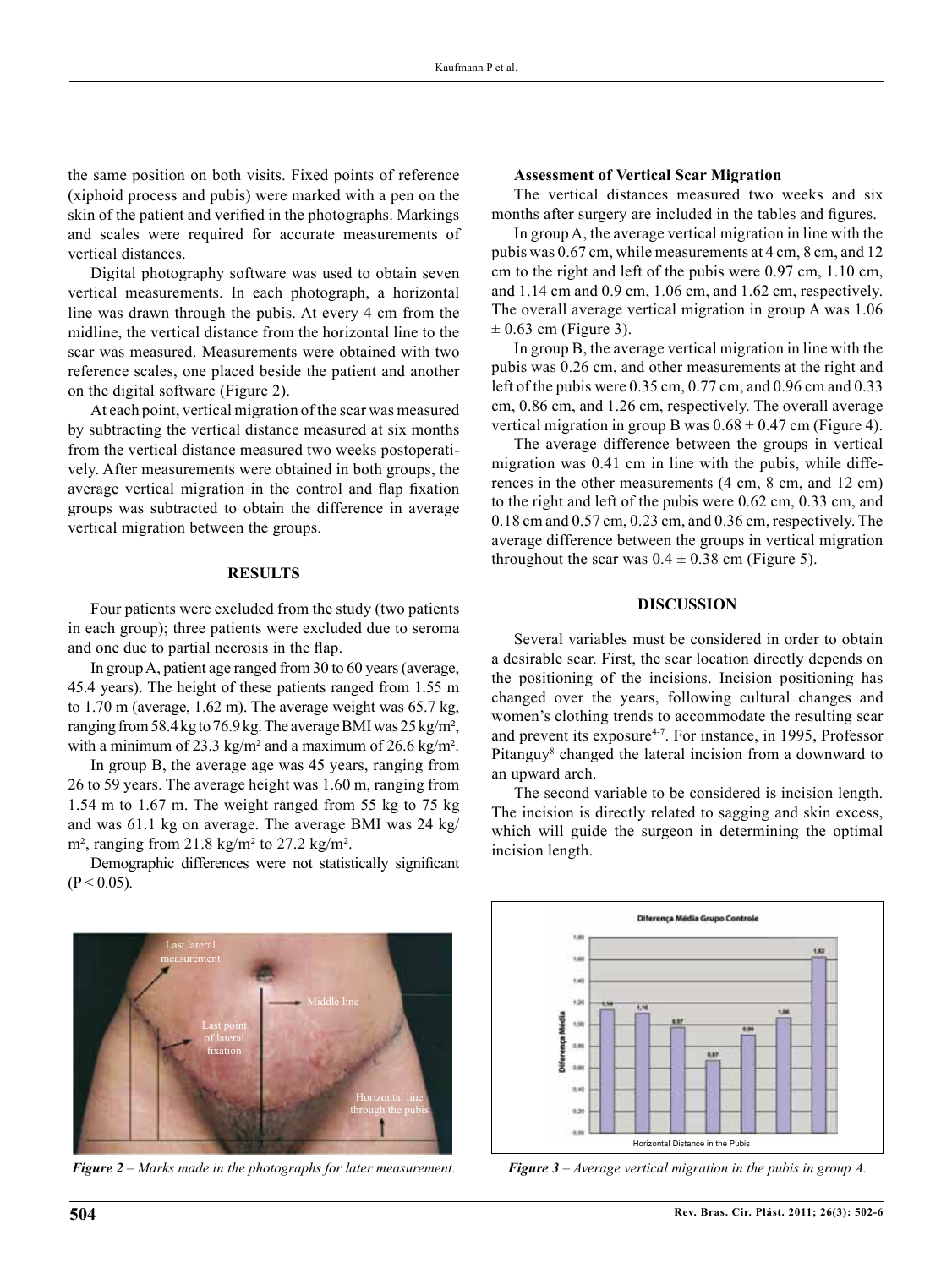

*Figure 4 – Average vertical migration in the pubis in group B.*

The third variable relates to the healing process<sup>9</sup>, which includes several aspects, many of which are atavistic and beyond the surgical team's control<sup>10</sup>. However, tension on the sutures plays an essential role and is largely responsible for scar retraction by vertical migration, scar enlargement, and scar shape. Suture tension may change their convexity or even decrease flap nutrition, leading to complications such as necrosis and dehiscence.

The anatomical principles studied by  $Lockwood<sup>11</sup>$  should be valued, in particular the importance of the superficial fascial system in fixing the thigh flap<sup>12</sup>, and subsequently, in 1995, in abdominoplasty itself. Furthermore, anatomical knowledge of the rectus abdominis muscle sheath and fascial composition of the external, internal, and transverse oblique muscles also plays an important role in abdominoplasty<sup>11,13,14</sup>. This knowledge aided the development of a fixation method using firm structures such as the rectus abdominis muscle aponeurosis in the midline and the external oblique muscle on the sides, with sutures involving these tissues and Scarpa's fascia<sup>15</sup>.

Surprisingly, vertical scar migration was greater on the sides in relation to the midline. This result may be due to greater looseness in the lateral tissues, enabling a greater rise with minimal traction.

The difference in average migration between the groups was greater in the midline. The explanation for this result may lie in the fact that the fixation stitches were passed every 4 cm, following the edge of the incision. However, vertical measurements using the photographs were obtained every 4 cm, following a horizontal line through the fixed stitch in the pubis. Therefore, the last measurement point was in a more lateral position than the last fixation stitch. Thus, measurements at +12 cm and -12 cm were carried out in areas where there was no fixation of the lower flap, and the difference between these measurements was negligible in groups A and B.



*Figure 5 – Differences in average vertical migration.*

If the side measurements are not included in the assessment of the average vertical migration difference between the groups, the value obtained is  $0.72 \pm 0.3$  cm.

The lower flap was chosen to be fixed as it is a structure that does not undergo detachment and indicates the exact position where the surgeon desires the scar to be.

## **CONCLUSIONS**

Understanding the natural evolution of a scar is of great value in plastic surgery, especially for better preoperative planning of the incision.

This study demonstrated a vertical migration of up to 1.62 cm laterally and 0.67 cm medially in group A and vertical migration of up to 1.26 cm vertically and 0.26 cm medially in group B with lower flap fixation. In both groups, migration was lower in the midline and greater on the sides.

The difference between the groups in average vertical migration throughout the scar was  $0.72 \pm 0.3$  cm.